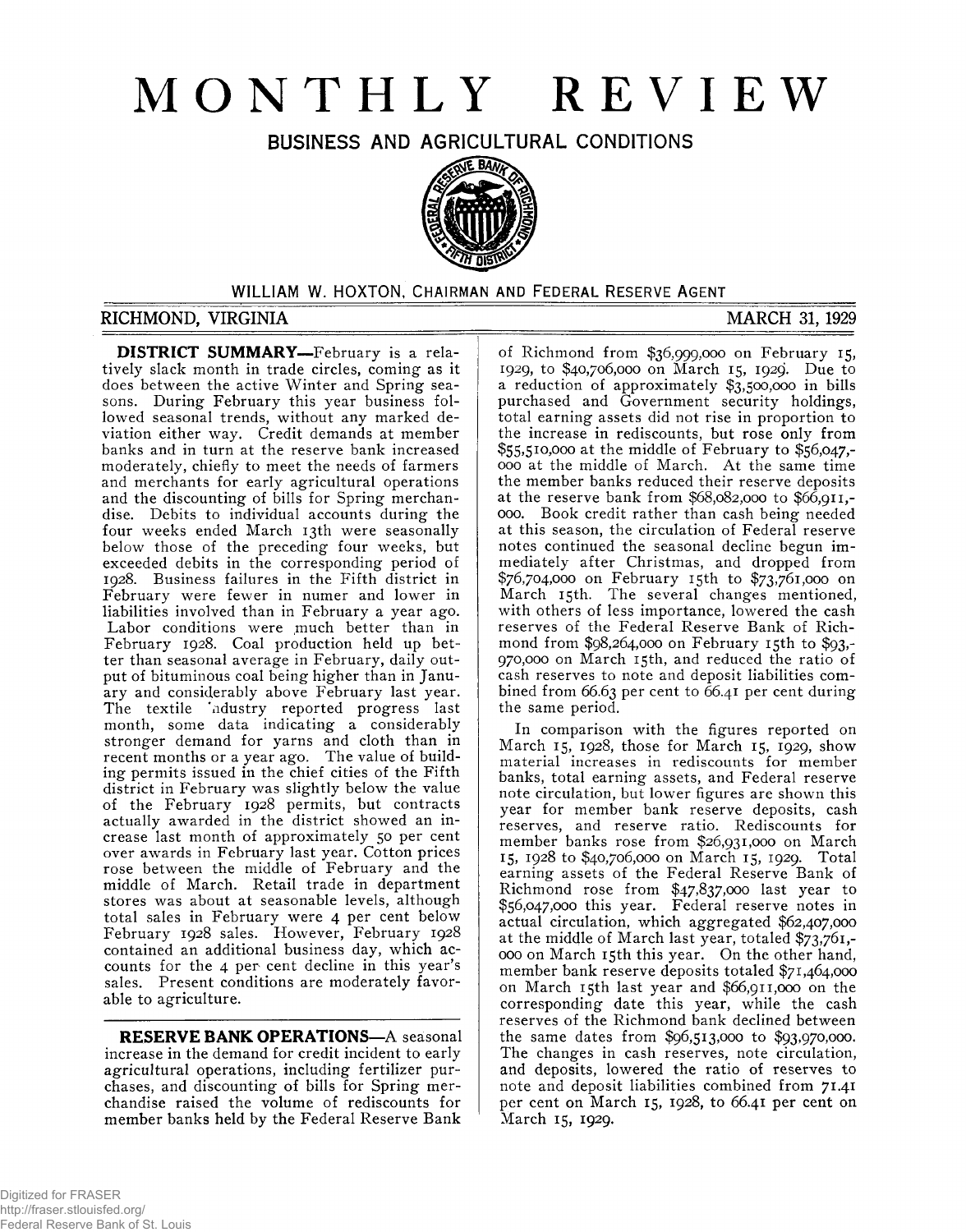### **CONDITION OF SIXTY-TWO REPORTING MEMBER BANKS IN SELECTED CITIES**

| <b>ITEMS</b> | March 13, 1929 | Feb. 13, 1929 | March 14, 1928 |
|--------------|----------------|---------------|----------------|
|              | \$526,445,000  | \$517,854,000 | \$515,327,000  |
|              | 154.410.000    | 158,408,000   | 171.710.000    |
|              | 41.713.000     | 41.241.000    | 42.111.000     |
|              | 11.293.000     | 11.412.000    | 11.891.000     |
|              | 368.035.000    | 369.679.000   | 373.280.000    |
|              | 244.786.000    | 239,668,000   | 246.274.000    |
|              | 20.094.000     | 16.820.000    | 17.590.000     |

In the accompanying table, the chief items of condition reported by sixty-two regularly reporting member banks are shown, three dates being given to allow for comparison of the latest available figures, those of March 13, 1929, with those of the previous month, February 13, 1929, and those of the preceding year, March 14, 1928. This month the figures are from only sixty-two banks, but are comparable with figures reported by sixty-three banks last month and sixty-six banks a year ago, the reduction in number being due to consolidations of reporting institutions. It should be understood that the figures shown refer to the report dates only, and are not necessarily the highest or lowest figures that occurred between the dates under review.

A comparison of the figures reported for March 13th with those reported on February 13th, both dates this year, shows a seasonal increase in loans amounting to \$8,591,000. This increase is due chiefly to early agricultural needs and credit demand for discounting of bills for Spring merchandise. The reporting banks reduced their investments in bonds and securities by \$3,998,000 during the month, and increased their borrowing at the reserve bank by \$3,274,000. The aggregate reserve account of the sixty-two reporting banks rose \$472,000 during the month, probably a daily fluctuation only. Cash in vaults changed little, declining \$119,000. Demand deposits decreased \$1,644,000 during the month, but time deposits rose \$5,118,000, resulting in a net deposit gain of \$3,474,000.

The volume of credit extended by the reporting member banks in the form of loans and discounts on March 13, 1929, was \$11,118,000 more than the volume of loans and discounts outstanding on March 14, 1928, but total investments in bonds and securities owned by the reporting banks were \$17,300,000 lower on the 1929 date than a year earlier. Aggregate reserve balances at the reserve bank on March 13th this year were \$398,000 below those of a year ago, and cash in vaults declined during the year \$598,000. Demand deposits decreased \$5,245,000 and time deposits dropped \$1,488,000 between March 14, 1928, and March 13, 1929, a total deposit decline of \$6,733,000. The reporting banks increased their rediscounts at the reserve bank by \$2,504,000 this year.

| <b>CITIES</b>                                                                                                                             |                                                                                                                                                                                                                                                                                                                      | TOTAL DEBITS DURING THE FOUR WEEKS ENDED                                                                                                                                                                                                                                                                             |                                                                                                                                                                                                                                                                                                            |
|-------------------------------------------------------------------------------------------------------------------------------------------|----------------------------------------------------------------------------------------------------------------------------------------------------------------------------------------------------------------------------------------------------------------------------------------------------------------------|----------------------------------------------------------------------------------------------------------------------------------------------------------------------------------------------------------------------------------------------------------------------------------------------------------------------|------------------------------------------------------------------------------------------------------------------------------------------------------------------------------------------------------------------------------------------------------------------------------------------------------------|
|                                                                                                                                           | March 13, 1929                                                                                                                                                                                                                                                                                                       | February 13, 1929                                                                                                                                                                                                                                                                                                    | March 14, 1928                                                                                                                                                                                                                                                                                             |
|                                                                                                                                           | \$<br>30,861,000<br>394,638,000<br>23,923,000<br>36,967,000<br>55,440,000<br>21,731,000<br>8,919,000<br>8,279,000<br>27,612,000<br>24,918,000<br>22,872,000<br>9,307,000<br>19,846,000<br>17,239,000<br>9,482,000<br>57.549,000<br>4,548,000<br>16,307,000<br>125,864,000<br>27,829,000<br>12,325,000<br>244,329,000 | \$<br>25,078,000<br>372,268,000<br>25,768,000<br>37,931,000<br>55,202,000<br>22,810,000<br>8,740,000<br>9,597,000<br>31,686,000<br>23,838,000<br>23,224,000<br>9,645,000<br>20,610,000<br>18,738,000<br>9,956,000<br>59,353,000<br>4,927,000<br>25,541,000<br>138,233,000<br>27,419,000<br>13,097,000<br>253,381,000 | £.<br>25,424,000<br>375,083,000<br>24,588,000<br>35,466,000<br>51,114,000<br>20,364,000<br>8,010,000<br>9,254,000<br>27,518,000<br>22,886,000<br>23,710,000<br>9,185,000<br>20,284,000<br>17,196,000<br>7,789,000<br>$*62,339,000$<br>17,644,000<br>119,526,000<br>26,831,000<br>11,356,000<br>218,260,000 |
| $\text{W\text{-}ashington, D. C.}\n\underline{\text{W\text{-}inington, N. C.}\n}\n\underline{\text{W\text{-}inington, N. C.}\n}\n\text{}$ | 16,968,000<br>35,467,000                                                                                                                                                                                                                                                                                             | 16,174,000<br>41,934,000                                                                                                                                                                                                                                                                                             | 16,840,000<br>32,874,000                                                                                                                                                                                                                                                                                   |
|                                                                                                                                           | \$1,253,220,000                                                                                                                                                                                                                                                                                                      | \$1,275,150,000                                                                                                                                                                                                                                                                                                      | \$1,183,541,000                                                                                                                                                                                                                                                                                            |

### **DEBITS TO INDIVIDUAL ACCOUNTS**

\* This Norfolk figure includes Portsmouth figure also.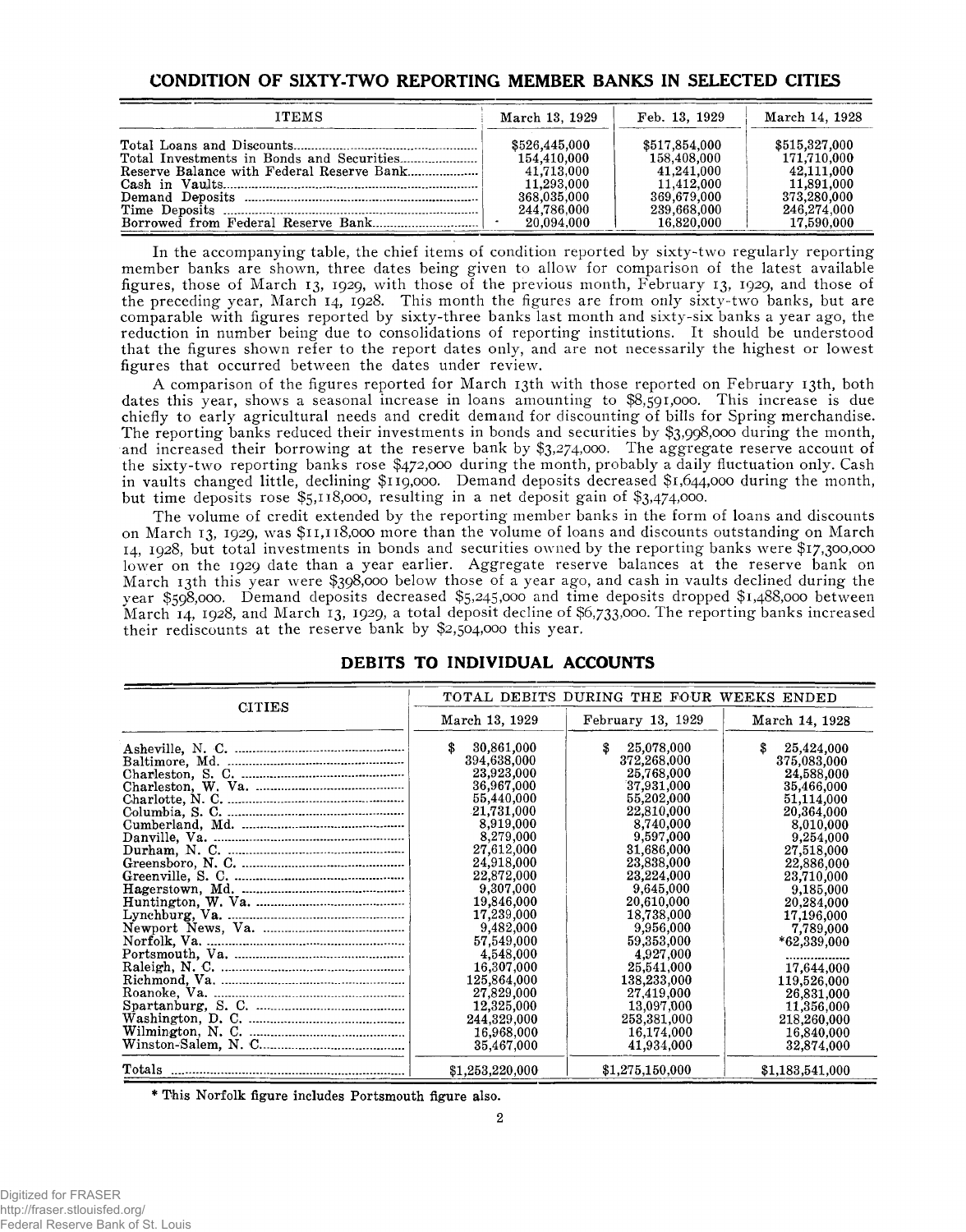The accompanying table shows debits to individual, firm and corporation accounts in the clearing house banks of twenty-four trade centers in the Fifth reserve district, three equal periods of four weeks being given to allow for comparison of the latest available figures with those of the preceding like period and the corresponding period last year.

Total debits in the twenty-four reporting cities during the four week ended March 13, 1929, amounted to \$1,253,220,000, compared with \$1,275,150,000 reported for the preceding four weeks ended February 13, a decrease of \$21,930,000, or 1.7 per cent. The later period contained one less business day than the earlier period, due to Washington's Birthday holiday in all banks. Seven cities reported higher figures for the four weeks ended March 13th, but seventeen cities reported lower debits, seven of the seventeen decreases being small and chiefly due to the shorter period actually included.

Debits aggregating \$1,253,220,000 reported for the four weeks ended March 13th this year show an increase of \$69,679,000, or 5.9 per cent, over the total of \$1,183,541,000 reported for the corresponding four weeks ended March 14, 1928. Comparative figures are available for both years from twentythree cities, of which seventeen reported higher and six reported lower figures for the 1929 period.

**SAVING DEPOSITS**—At the end of February 1929, twelve mutual savings banks in Baltimore had aggregate deposits amounting to \$187,823,332, compared with \$187,929,960 on January 31, 1929, and \$179,358,523 on February 29, 1928. On the other hand, time deposits in sixty-two regularly reporting member banks, located in thirteen Fifth district cities, increased during the past month but at the middle of March were lower than a year ago, total time deposits in the reporting banks aggregating \$244,786,000 on March 13, 1929, compared with \$239,668,000 on February 13, 1929, and \$246,274,000 on March 14, 1928.

**BUSINESS FAILURES**—Dun's *Review* for March 9th, in commenting on the February failure record, says, "A relatively favorable insolvency record is shown in returns for February, improvement appearing in both the number of commercial defaults in the United States and the amount of liabilities. With the shorter month, a reduction in the business mortality was to be expected, yet the betterment is more marked than that which occurred a year ago. Thus, last month's 1,965 failures are 22.5 per cent below those of January, whereas the decrease during the same period last year was 17.7 per cent. Moreover, the latest reported indebtedness of \$34,035,772 is 36.8 per cent under January's total, while there was a falling off a year ago of only 5.5 per cent. Supplementing the foregoing satisfactory comparison, last month's insolvencies show a decline of 10 per cent from the 2,176 defaults of February 1928, and are 3.7 per cent less than those of the coresrponding period two years ago. More than that, the liabilities shown in the present statement are approximately 25.5 per cent under the \$45,070,642 of February last year, and are, in fact, the smallest for the month since 1920. The high point for February was reached in 1922, at more than \$72,600,000, and in 1921 the amount exceeded \$60,800,000. At about \$17,300, the average indebtedness per failure last month compares with an average of some \$20,700 for February 1928."

Business failures in the Fifth reserve district in February this year numbered 128, with liabilities of \$1,942,076, compared with 170 insolvencies for \$2,165,331 reported for January 1929 and 158 failures and liabilities totaling \$4,304,424 reported for February 1928. Both the number of failures and the total of liabilities involved were lower last month than in 1927, also, but exceeded those of February 1926. Last month's liabilities were the lowest for any February since 1920, with the single exception of 1926, which was 5 per cent smaller.

**LABOR**—The industries of the Fifth district as a whole are employing their usual quotas of workmen, and an extensive construction program is taking care of building trades people. Weather conditions in recent weeks have been favorable for outdoor work, and employment conditions appear to be much better than they were a year ago, when unemployment was much more extensive that at present.

**COAL**—Bituminous coal production in the United States in February totaled 47,271,000 net tons, compared with 51,456,000 tons mined in January this year and 41,351,000 tons in February 1928. The average daily rate of production, however, was higher in February than in January, 1,970,000 net tons in the later month comparing with a daily average production of 1,949,000 tons in January. Total production during the present coal year to March 9th (approximately 288 working days) amounts to  $475.389,000$  net tons, compared with  $446.075.000$  tons for the corresponding period in  $1927$ -1928. On March 16, 1929, the Bureau of Mines, Department of Commerce, issued an interesting report on consumption of bituminous coal by uses in a typical year of industrial activity. This report shows that railroads use approximately 27.7 per cent of all bituminous coal consumed in the United States each year. Coke ovens use 16.0 per cent, electric utilities 7.7 per cent, steel works 5.4 per cent, general manufacturing 19.5 per cent, coal and water gas plants other than by-product coke ovens owned by city gas companies 1.0 per cent, coal mine fuel 1.1 per cent, mines and quarries other than coal 0.8 per cent, bunker coal 1.5 per cent, domestic fuel and all other uses 19.3 per cent. The large proportion of total coal consumption chargeable to railroads will be surprising to many people.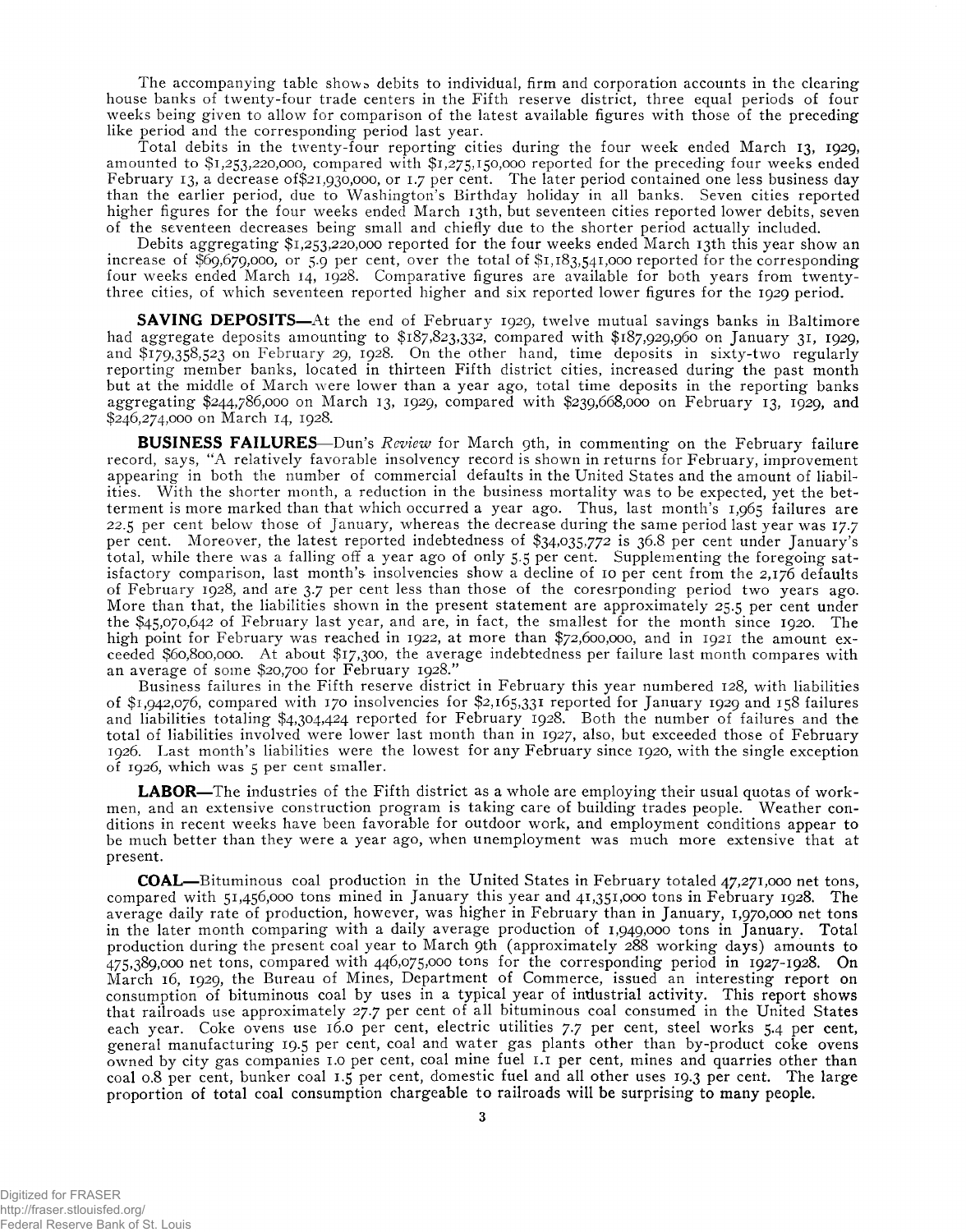**TEXTILES**—Chiefly due to higher prices for raw cotton which prevailed in February, the demand for textiles broadened and reports from semi-official sources indicate that sales and shipments by American mills exceeded production. Cotton consumption figures in the Fifth district show 256,777 bales used in February, of .which North Carolina mills used 139,207 bales, South Carolina mills 108,888 bales, and Virginia mills 8,682 bales. The North and South Carolina figures were higher but the Virginia figure was lower for February this year than in the longer month of February 1928, when the Fifth district mills consumed a total of 246,145 bales. The Fifth district increase of 4.3 per cent last month over the same month a year ago was slightly less than the national increase of 4.4 per cent. Conditions in the textile field, while not satisfactory, are better than they were a year ago, when production so far exceeded orders and shipments that many mills were forced to operate on curtailed schedules to prevent a burdensome accumulation of manufactured goods in their warehouses.

|                                                                                                                                                                               |                                                                                                                                                                                                                                                                                                                                                                                                                                                                                                                                                                                                              |                                                                                                                                                                                                                                                                                     | Permits Issued                                                                                                                                                                                   |                                                                                                                                                                                                                                 |                                                                                                                                                                      |                                                                                                                                                                                                                                                                                                                                       | New Construction                                                                                                                                                                                                                                                                                                                       |                                                                                                                                                                                                                                                                                                          | <b>Alterations</b>                                                                                                                                                                                                                                                                                            | Increase or<br>Decrease                                                                                              |                                                                                                                                                                                                                                                                                                                            | Per Cent<br>οf                                                                                                                                                                                                                                                                             |                                                                                                                                                                                                                            |
|-------------------------------------------------------------------------------------------------------------------------------------------------------------------------------|--------------------------------------------------------------------------------------------------------------------------------------------------------------------------------------------------------------------------------------------------------------------------------------------------------------------------------------------------------------------------------------------------------------------------------------------------------------------------------------------------------------------------------------------------------------------------------------------------------------|-------------------------------------------------------------------------------------------------------------------------------------------------------------------------------------------------------------------------------------------------------------------------------------|--------------------------------------------------------------------------------------------------------------------------------------------------------------------------------------------------|---------------------------------------------------------------------------------------------------------------------------------------------------------------------------------------------------------------------------------|----------------------------------------------------------------------------------------------------------------------------------------------------------------------|---------------------------------------------------------------------------------------------------------------------------------------------------------------------------------------------------------------------------------------------------------------------------------------------------------------------------------------|----------------------------------------------------------------------------------------------------------------------------------------------------------------------------------------------------------------------------------------------------------------------------------------------------------------------------------------|----------------------------------------------------------------------------------------------------------------------------------------------------------------------------------------------------------------------------------------------------------------------------------------------------------|---------------------------------------------------------------------------------------------------------------------------------------------------------------------------------------------------------------------------------------------------------------------------------------------------------------|----------------------------------------------------------------------------------------------------------------------|----------------------------------------------------------------------------------------------------------------------------------------------------------------------------------------------------------------------------------------------------------------------------------------------------------------------------|--------------------------------------------------------------------------------------------------------------------------------------------------------------------------------------------------------------------------------------------------------------------------------------------|----------------------------------------------------------------------------------------------------------------------------------------------------------------------------------------------------------------------------|
| <u>ؤ</u>                                                                                                                                                                      | <b>CITIES</b>                                                                                                                                                                                                                                                                                                                                                                                                                                                                                                                                                                                                |                                                                                                                                                                                                                                                                                     | New                                                                                                                                                                                              | Repairs                                                                                                                                                                                                                         |                                                                                                                                                                      |                                                                                                                                                                                                                                                                                                                                       |                                                                                                                                                                                                                                                                                                                                        |                                                                                                                                                                                                                                                                                                          |                                                                                                                                                                                                                                                                                                               |                                                                                                                      | οf<br>Total                                                                                                                                                                                                                                                                                                                | Increase                                                                                                                                                                                                                                                                                   | ó                                                                                                                                                                                                                          |
|                                                                                                                                                                               |                                                                                                                                                                                                                                                                                                                                                                                                                                                                                                                                                                                                              | 1929                                                                                                                                                                                                                                                                                | 1928                                                                                                                                                                                             | 1929                                                                                                                                                                                                                            | 1928                                                                                                                                                                 | 1929                                                                                                                                                                                                                                                                                                                                  | 1928                                                                                                                                                                                                                                                                                                                                   | 1929                                                                                                                                                                                                                                                                                                     | 1928                                                                                                                                                                                                                                                                                                          |                                                                                                                      | Valuation                                                                                                                                                                                                                                                                                                                  | or<br>Decrease                                                                                                                                                                                                                                                                             | Ž                                                                                                                                                                                                                          |
| 1<br>2<br>3<br>4<br>5<br>6<br>7<br>8<br>9<br>10<br>11<br>12<br>13<br>14<br>15<br>16<br>17<br>18<br>19<br>20<br>21<br>22<br>23<br>24<br>25<br>26<br>27<br>28<br>29<br>30<br>31 | Baltimore, Md<br>Cumberland, Md<br>Frederick, Md<br>Hagerstown, Md<br>Danville, Va<br>Lynchburg, Va.<br>Norfolk, Va.<br>Petersburg, Va.<br>Portsmouth, Va<br>Richmond, Va<br>Roanoke, Va.<br>Bluefield, W. Va<br>Charleston, W. Va.<br>Clarksburg, W.Va.<br>Huntington, W.Va.<br>Parkersburg, W. Va<br>Asheville, N.C<br>Charlotte, N. C<br>Durham, N.C.<br><br>Greensboro, N.C.<br>High Point, N. C<br>Raleigh, N. C<br>Rocky Mount, N.C.<br>Salisbury, N. C.<br>Wilmington, N.C<br>Winston-Salem, N. C.<br>Charleston, S.C<br>Columbia, S.C<br>Greenville, S. C<br>Spartanburg, S. C.<br>Washington, D. C. | 582<br>14<br>10 <sup>1</sup><br>$12 \,$<br>7<br>14<br>49<br>7<br>11<br>62<br>25 <sub>l</sub><br>$\mathbf{1}$<br>24<br>21<br>9<br>$\frac{1}{2}$<br>$6^{\circ}$<br>54<br>17<br>16<br>12 <sub>1</sub><br>13<br>7<br>3 <sup>1</sup><br>9<br>44<br>9<br>20 <sup>1</sup><br>6<br>9<br>171 | 486<br>6<br>7<br>13 <sup>1</sup><br>26<br>30l<br>45<br>31<br>23<br>89<br>51<br>4<br>45<br>16<br>32<br>8<br>28<br>82<br>39<br>37<br>40<br>30<br>18<br>5<br>15<br>88<br>7<br>24<br>32<br>26<br>159 | 628<br>0<br>3<br>6<br>14<br>60<br>7<br>14<br>58<br>14<br>1<br>14<br>7<br>4<br>5 <sup>1</sup><br>25 <sub>l</sub><br>22<br>8<br>24<br>3 <sup>l</sup><br>6 <sup>1</sup><br>$3\vert$<br>3<br>9<br>42<br>36<br>36<br>20<br>12<br>388 | 5<br>21<br>82<br>9<br>21<br>62<br>18 <sup>1</sup><br>2<br>13<br>10<br>2<br>8<br>37<br>33<br>14<br>43<br>7<br>15<br>6<br>9<br>10<br>59<br>35<br>52<br>29<br>23<br>247 | 824 \$1,932,280<br>35,982<br>37,035<br>26.670<br>13,330<br>57,300<br>97,600<br>10,450<br>13,725<br>1,271,630<br>118,502<br>5,000<br>108,307<br>76.010<br>27,775<br>45,300<br>19,200<br>399,575<br>212,671<br>30,850<br>27,980<br>101,450<br>12,800<br>6,075<br>67,800<br>157,677<br>17,800<br>78,250<br>14.900<br>50,900<br>3,718,740 | \$1,560,700<br>20,725<br>25,500<br>27,100<br>269,105<br>147,601<br>179,175<br>12,500<br>33,460<br>556,440<br>188,756<br>1,845<br>132,655<br>20,060<br>47.600<br>25,800<br>470,290<br>959,425<br>347,490<br>361,360<br>162,125<br>113,415<br>33,300<br>16,025<br>32,450<br>520.560<br>9,440<br>94,200<br>178,800<br>65,450<br>3,972,675 | S<br>421,520<br>0<br>3,175<br>7.640<br>8,600<br>5,600<br>265,690<br>11,580<br>17,685<br>52,679<br>79.539<br>1,000<br>22,671<br>1,775<br>6,000<br>10,200<br>7.690<br>23,730<br>16,300<br>11,239<br>2,300<br>6,200<br>2,950<br>1,950<br>7,000<br>57,105<br>17.633<br>11,885<br>21,355<br>36,850<br>357,740 | 391,850<br>\$<br>13,985<br>1,000<br>3,850<br>272,305<br>10.649<br>48,796<br>46,765<br>42,800<br>94,802<br>33,827<br>200<br>9,215<br>3,575<br>2,100<br>8,000<br>8,700<br>23,243<br>11,983<br>59,952<br>6,400<br>14,450<br>3,400<br>13,925<br>4,850<br>49,310<br>11,625<br>85,410<br>12,045<br>8,650<br>181,065 | -S<br>—<br>-<br>-<br>—<br>-<br>—<br>$\overline{\phantom{0}}$<br>$\overline{\phantom{0}}$<br>$\overline{\phantom{0}}$ | 401,250<br>1.272<br>13,710<br>3,360<br>519,480<br>95,350<br>135,319<br>37,235<br>44.850<br>673,067<br>24,542<br>3,955<br>10,892<br>54.150<br>15,925<br>21,700<br>452,100<br>559,363<br>130.502<br>379,223<br>138,245<br>20,215<br>20,950<br>21,925<br>37,500<br>355,088<br>14,368<br>89,475<br>154,590<br>13,650<br>77,260 | 20.6%<br>3.7<br>51.7<br>10.9<br>95.9<br>60.3<br>59.4<br>62.8<br>$-58.8$<br>103.4<br>$-11.0$<br>193.4<br>- 7.7<br>229.1<br>32.0<br>64.2<br>94.4<br>56.9<br>36.3<br>90.0<br>82.0<br>$\overline{\phantom{0}}$<br>15.8<br>57.1<br>73.2<br>100.5<br>62.3<br>68.2<br>49.8<br>81.0<br>18.4<br>1.9 | 1<br>$\mathbf 2$<br>3<br>$\overline{\mathbf{4}}$<br>5<br>6<br>$\overline{7}$<br>8<br>9<br>10<br>11<br>12<br>13<br>14<br>15<br>16<br>17<br>18<br>19<br>20<br>21<br>22<br>23<br>24<br>25<br>26<br>27<br>28<br>29<br>30<br>31 |
|                                                                                                                                                                               |                                                                                                                                                                                                                                                                                                                                                                                                                                                                                                                                                                                                              |                                                                                                                                                                                                                                                                                     | 1.514                                                                                                                                                                                            | 1.479                                                                                                                                                                                                                           |                                                                                                                                                                      | $1.705$ \$ 8.793.564                                                                                                                                                                                                                                                                                                                  | \$10,586,027                                                                                                                                                                                                                                                                                                                           | \$1,497,281                                                                                                                                                                                                                                                                                              |                                                                                                                                                                                                                                                                                                               |                                                                                                                      |                                                                                                                                                                                                                                                                                                                            | $$1,478,727$ $$- 1,773,909$ $- 14.7\%$                                                                                                                                                                                                                                                     |                                                                                                                                                                                                                            |

|  |  | BUILDING OPERATIONS FOR THE MONTHS OF FEBRUARY 1929 AND 1928. |  |  |  |  |
|--|--|---------------------------------------------------------------|--|--|--|--|
|--|--|---------------------------------------------------------------|--|--|--|--|

—- Denotes decrease.

NOTE—The figures in the above table reflect the amount of work provided for in the corporation limits of the several cities, but take no account of suburban developments.

For the second month in succession, building permits issued in the leading cities of the Fifth district fell off in February in both number and estimated valuation in comparison with the corresponding month of last year, but the figures exceeded those of January this year.

Last month the building inspectors in twenty-four cities issued 1,248 permits for new construction, compared with 1,041 permits for similar work issued in January 1929 and 1,514 permits issued in February 1928. Estimated valuation figures for new work last month totaled \$8,793,564, compared with \$8,009,124 for January this year and \$10,586,027 for February 1928. Alteration and repair permits issued in February 1929 totaled 1,479, with estimated valuation of \$1,497,28)1, compared with 1,705 permits and total valuation of \$1,478,727 issued for alteration and repair work in February 1928. Combined valuation figures last month for all classes of work amounted to \$10,290,845, compared with \$9,437,955 in January 1929 and \$12,064,754 in February 1928, an increase of 9.0 per cent over January but a decrease of 14.7 per cent under the February 1928 figure. Clarksburg and Bluefield, both in West Virginia, showed the highest percentage gains in February in comparison with February a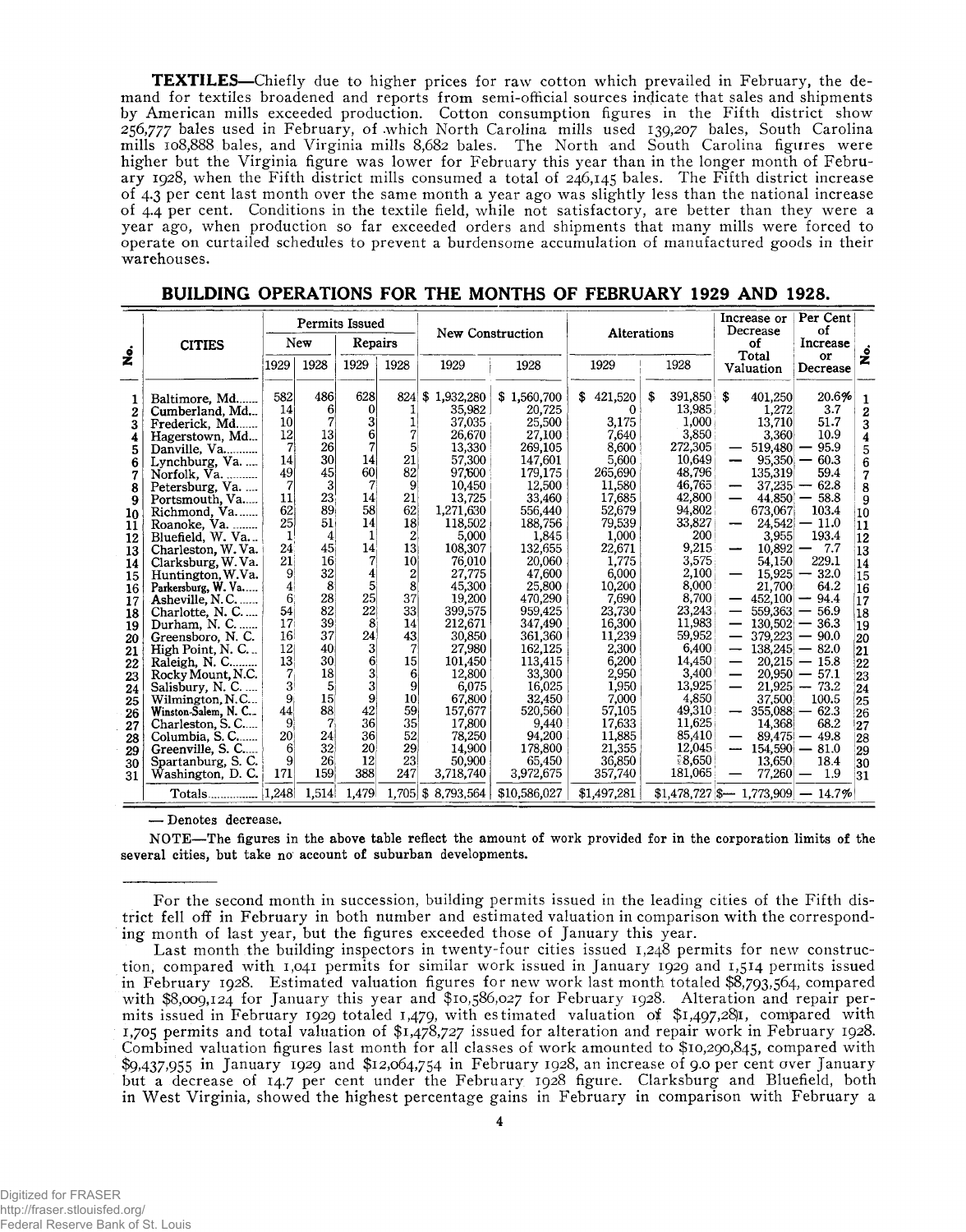year ago, but both gains were due more to low figures last year than to high figures this year. Richmond, with an increase of 103.4 per cent, probably has the best record of the reporting cities for February, although Baltimore and Washington reported higher figures. If figures for several recent months are considered, Washington ranks ahead of any other Fifth district city in construction activity at this time.

Building contracts awarded in the Fifth district in February totaled \$34,251,706, including both urban and rural construction, compared with \$22,301,238 awarded in February 1928, an increase this year of 53.6 per cent. Of the February 1929 total, \$9,104,771 represented contracts for 'residential types of construction, according to statistics collected by the  $\overline{F}$ . W. Dodge Corporation.

**COTTON**—Spot cotton prices ruled generally higher during the month between the middle of February and the middle of March than during the preceding month. On February 15th, the latest date mentioned in the *Review* last month, the average price on ten Southern markets for middling cotton was 18.82 cents per pound. On February 22nd the average price was 18.88 cents, and on March 1st the average was 19.35 cents. By March 8th the average price had risen to 20.25 cents per pound, but during the following week there was a slight recession and the average dropped to 20.07 cents on March 15th, the latest date for which figures are available.

The Census Bureau's cotton consumption report for February, issued on March 14th, showed 598,098 running bales used during the month, compared with 668,389 bales consumed during the longer month of January and 572,875 bales used in February last year, which was also a longer month. Total consumption for the seven months of the present season—August 1st to February 28th —amounted to 4,049,461 bales, compared with 4,200,369 bales consumed in the corresponding period ended February 29, 1928. Manufacturing establishments held 1,746,537 bales on February 28th, compared with 1,767,742 bales held on January 31st and 1,668,649 bales on February 29, 1928. Public warehouses and compresses held 3,876,215 bales in storage at the end of February this year, compared with 4,615,337 bales so held a month earlier and 4,313,843 bales on February 29th last year. February exports totaled 613,394 bales, compared with 626,148 bales sent abroad in February 1928. Exports during the seven months of this cotton year totaled 6,188,075 bales, compared with 5,122,396 bales shipped over seas during the corresponding seven months ended February 29, 1928. Spindles active in February numbered 31,007,936, compared with 30,757,552 in January this year and 31,726,452 in February 1928.

Cotton consumption in the cotton growing states totaled 454,864 bales in February, compared with 508,537 bales used in January and 428,741 bales in February 1928. Last month's consumption in the cotton growing states amounted to 76.05 per cent of National consumption, compared with 74.84 per cent of National consumption used in the cotton growing states in February last year. Of the 454,864 bales of cotton consumed in the cotton growing states in February, the Fifth district mills used 256,777 bales, or 56.45 per cent.

The final ginning report on the 1928 cotton crop was issued by the Census Bureau on March 21st, and showed the year's production to be 14,269,313 running bales, the equivalent of 14,450,007 bales of 500 pounds gross weight. The final ginning figure was only 54/iooths of 1 per cent above the final crop estimate of the Department of Agriculture made in December. The final ginning report credited North Carolina with only 834,205 equivalent 500 pound bales, compared with a forecast of 840,000 bales for the year, and South Carolina ginnings totaled only 724,525 bales, compared with a forecast of 725,000 bales, but Virginia ginnings totaled 43,462 bales against a forecast of 43,000 bales. The two Carolinas grew smaller crops in 1928 than in 1927, but Virginia grew a larger crop. The district total of 1,602,202 bales in 1928 showed a decline of 9,888 bales under the 1927 yield of 1,622,090 bales. The financial returns to the growers of cotton in the Fifth district was much less satisfactory last fall than the production figures alone indicate, the average price secured for the crop having ruled around \$10 a bale lower during the fall of 1928 than in the same period of 1927. At the end of the year the price rose to the level of the preceding year and in the first two months of 1929 was higher than in the same period of 1928, but farmers do not benefit very much by increases in cotton prices which occur after the active selling season from August to Christmas.

**TOBACCO**—VIRGINIA leaf tobacco sales on auction markets during February totaled 14,986,465 pounds, which sold for an average of \$11.01 per hundred pounds. Sales this season to March 1st reached a total of 113,214,869 pounds, about 92 per cent of the estimated Virginia sales for the entire season. Last year 137,343,288 pounds, or 96 per cent of the crop, were sold prior to March. Several markets closed during February and the remainder, excepting a few fire-cured and sun-cured houses, closed during the first half of March. Flue-cured sales in February totaled 6,586,418 pounds, at an average of \$10.54 per hundred, compared with 11,254,410 pounds sold for an average price of \$13.07 in February 1928. Fire-cured sales last month totaled 6,036,580 pounds and the average price was \$10.35 Per hundred pounds, compared with 7,740,370 pounds sold for \$10.14 per hundred in February last year. Sun-cured sales totaled 1,706,492 pounds, and averaged \$10.22 per hundred, compared with 1,565,776 pounds sold for \$15.43 per hundred in February a year ago. Sales of burley in February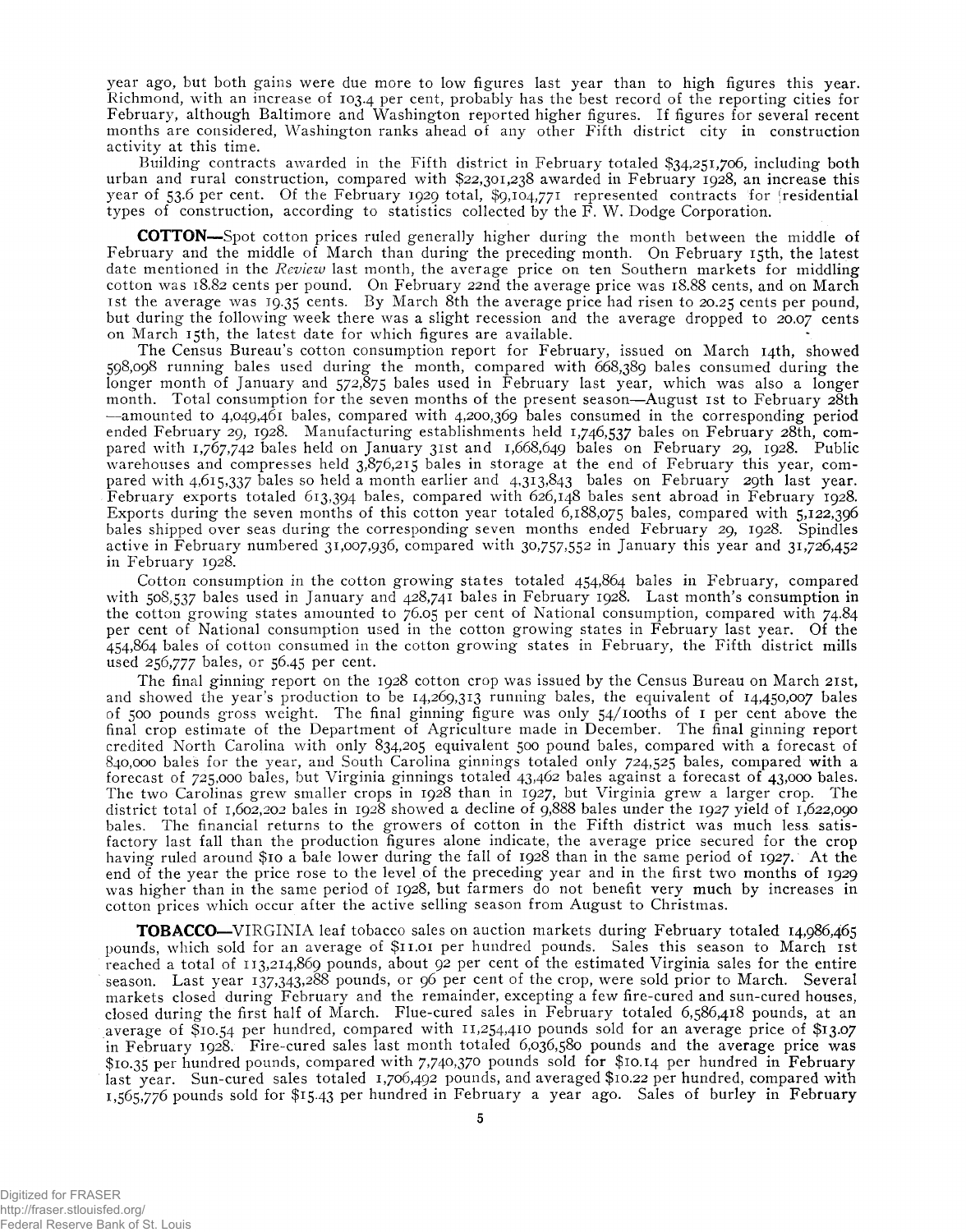totaled 656,974 pounds, at an average of \$23.79 per hundred, compared with 94,816 pounds of this type sold for an average of \$25.14 in February 1928. Total sales of burley for the season were 5,017,120 pounds, the largest crop since records were begun in 1920, and the average season price of \$30.43 was the highest for burley tobacco since 1921. In the number of pounds sold in February, Danville led all markets with 2,865,505 pounds, South Boston ranking second with 1,736,220 pounds, both selling flue-cured tobacco. Farmville led the fire-cured, or dark, markets with 1,526,526 pounds, Lynchburg ranking a close second with 1,411,952 pounds. In price paid, Lawrenceville led the fluecured, or bright, markets with \$12.00 per hundred, and Blackstone led the fire-cured markets with \$13.43 per hundred. All burley sales mentioned were at Abingdon and all sun-cured sales were at Richmond.

NORTH CAROLINA tobacco markets nearly all closed before March, and the Crop Reporting Service has issued a report on season sales. Total sales of producers' tobacco from the 1928 crop amounted to 484,063,873 pounds, compared with 472,408,338 pounds sold from the 1927 crop. Average prices were \$18.78 per hundred pounds for the 1928 crop and \$22.00 per hundred for the 1927 crop. In spite of a larger crop last year, the lower price made the financial returns from tobacco approximately \$13,000,000 less than the returns for the 1927 crop. In aggregate season sales, Wilson with 75,561,417 pounds led the North Carolina markets, Greenville ranking second with 64,238,186 pounds. Mebane led in average price, paying \$22.08 per hundred for the season, with Fuquay Springs second at \$21.23 per hundred.

MANUFACTURE of tobacco in February was in larger volume in some lines and smaller in some than in February 1928. Cigarettes manufactured in continental United States in February this year numbered 8,063,592,885, on which a tax of \$24,195,621.08 was paid, compared with 7,532,613,690 cigarettes manufactured and \$22,601,209.61 tax paid in February 1928. The Fifth district manufactures between 79 and 80 per cent of all American made cigarettes. Cigars made last month numbered 437,476,207, compared with 453,605,097 made in February a year ago. Chewing and smoking tobacco manufactured totaled 25,814,698 pounds in February 1929 and 28,436,420 pounds in February 1928. Taxes in February 1929 on all tobacco products, including cigars, cigarettes, chewing and smoking tobacco, and snuff, totaled \$30,925,565.20, compared with \$29,982,237.04 paid in February 1928.

**AGRICULTURAL NOTES**—There is little activity on farms between the middle of February . and the middle of March except in the Southern section of the Fifth district and in dairying regions. Some early truck has begun moving to market from the coastal counties of South Carolina, and farmers have been generally cleaning up and preparing for their 1929 operations. Fertilizer sales this year are running behind sales at this time last year, but manufacturers seem to expect that about the usual tonnage will be used. The weather has been favorable for outdoor work, and seasonal farm tasks are well advanced. In the Fifth district, farmers are probably in a less favorable position this year in comparison with the early spring of 1928, last year's crops on the whole having been less remunerative than those of the preceding year.

#### \_\_\_\_\_\_\_\_ **\_\_\_\_\_\_\_\_\_\_\_\_\_\_\_\_\_\_\_ WHOLESALE TRADE, FEBRUARY 1929**\_\_\_\_\_\_\_\_\_\_\_\_\_\_\_\_\_\_\_\_\_\_\_\_\_\_

| Percentage increase in February 1929 sales, compared with sales in February 1928:                         |                                   |             |                              |             |                                                                                                                            |
|-----------------------------------------------------------------------------------------------------------|-----------------------------------|-------------|------------------------------|-------------|----------------------------------------------------------------------------------------------------------------------------|
|                                                                                                           | 80 Groceries 10 Dry Goods 5 Shoes |             | 15 Hardware                  | 4 Furniture | 13 Druas                                                                                                                   |
| $-7.7$                                                                                                    | $-12.3$                           | $-12.8$     | $-8.3$                       | $-10.7$     | $-3.7$                                                                                                                     |
| Percentage increase in February 1929 sales, compared with sales in January 1929:                          |                                   |             |                              |             |                                                                                                                            |
| $-10.7$                                                                                                   | 9.6                               | 35.4        | $-16.4$                      | 8.7         | $-29.2$                                                                                                                    |
| $-$ 8                                                                                                     | $-15.2$                           | $-14.9$     | $-8.4$                       | $-13.4$     | Percentage increase in total sales since January 1, 1929, compared with sales during the first two months of 1928:<br>10.3 |
| Percentage increase in stock on February 28, 1929, compared with stock on February 29, 1928:              | $8.3(11*)$ $-20.7(4*)$            | $.8(4^*)$   | $-1.5(8^*)$                  |             |                                                                                                                            |
| Percentage increase in stock on February 28, 1929, compared with stock on January 31, 1929;<br>$-6(11^*)$ | $1.9(4*)$                         | $2.3(4^*)$  | $5.5(8*)$                    |             | ------                                                                                                                     |
| <b>Percentage of collections in February to accounts receivable on February 1, 1929:</b>                  |                                   |             |                              |             |                                                                                                                            |
| $59.3(19*)$                                                                                               | $33.7(7^*)$                       | $25.5(5^*)$ | $30.5(12*)$                  |             | $59.5(9*)$                                                                                                                 |
|                                                                                                           | -Denotes decreased percentage.    |             | * Number of reporting firms. |             |                                                                                                                            |

Seventy-seven wholesalers and jobbers, representing six leading lines of trade, sent confidential reports to the Federal Reserve Bank of Richmond on their February business. Dry goods, shoe and furniture sales in February were higher than in January of this year, but grocery, hardware and drug sales were less. In comparison with sales in February 1928, sales in February this year showed a falling off in every line reported upon, part of which was no doubt due to the additional business day in February last year. In total sales since January ist this year, all reporting lines show lower figures than in the first two months of last year except drugs, which gained 10.3 per cent. The decrease in groceries was less than 1 per cent, and is probably due to the shorter time actually included in the 1929 period.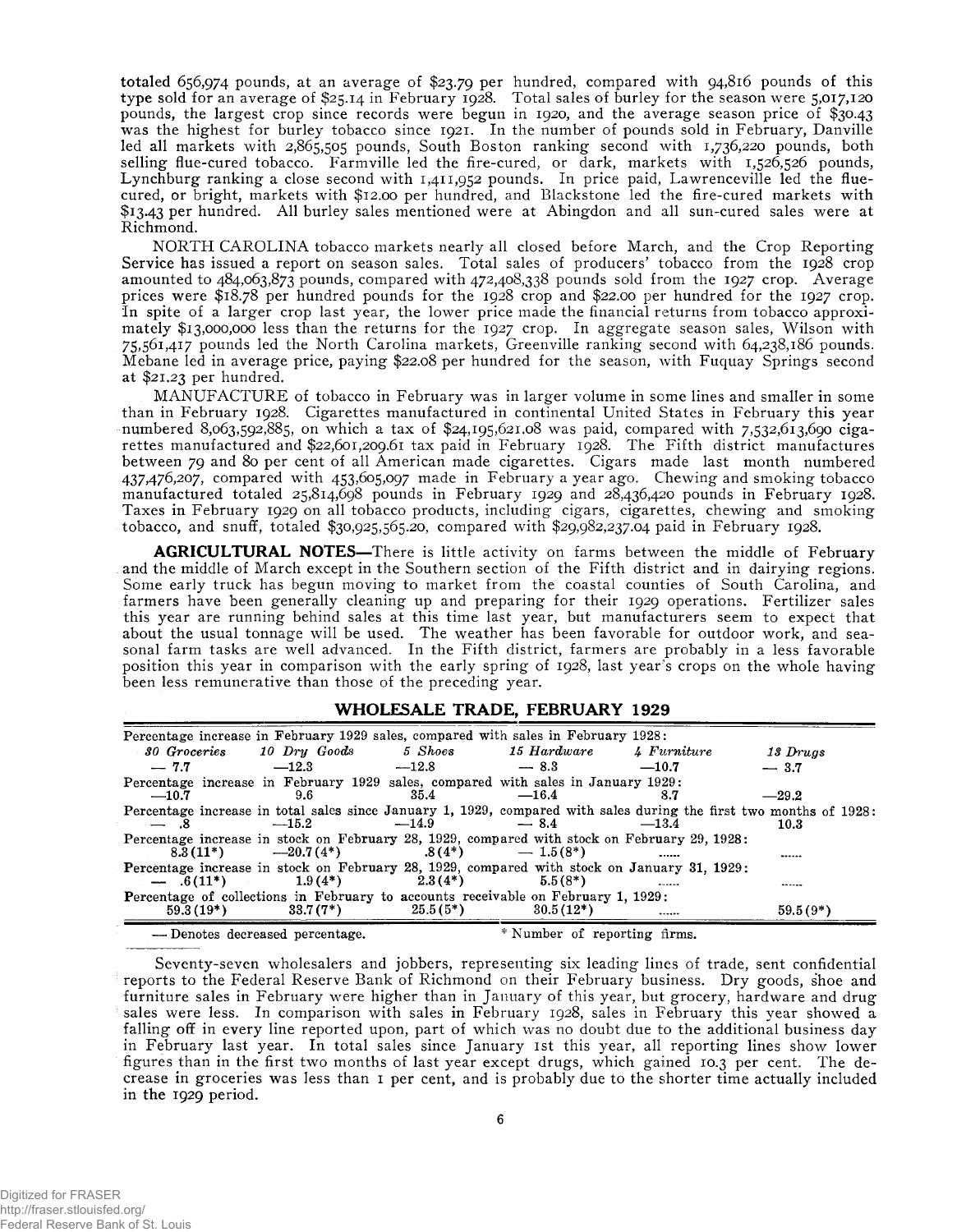Stocks of dry goods, shoes and hardware increased moderately during February, while grocery stocks declined very slightly. At the end of February 1929, stocks of groceries and shoes were larger than stocks on the shelves of the reporting firms a year earlier, but dry goods and hardware stocks were lower this year.

Collections in February were better than in January in groceries, but were slower in dry goods, shoes, hardware and drugs. February collections this year showed some improvement over collections in February 1928 in dry goods and drugs, but grocery, shoe and hardware collections last month fell below those of the earlier year. Furniture could not be figured this month, less than three firms having reported on receivables and collections.

| <b>FIGURES ON RETAIL TRADE</b>                                                                          |  |
|---------------------------------------------------------------------------------------------------------|--|
| As Indicated By Reports from Thirty-Two Representative Department Stores for the Month of February 1929 |  |

| Percentage increase in February 1929 sales over sales in February 1928:                                                   |          |               |              |          |
|---------------------------------------------------------------------------------------------------------------------------|----------|---------------|--------------|----------|
| Baltimore                                                                                                                 | Richmond | Washington    | Other Cities | District |
| $-7.6$                                                                                                                    | - 6      | — .05         | $-11.2$      | $-4.2$   |
| Percentage increase in total sales since January 1st, over sales during the first two months of 1928:<br>$-3.9$           | 1.4      | $1.4^{\circ}$ | $-7.7$       | $-1.7$   |
| Percentage increase in February 1929 sales over average February sales during the three years 1923-1925, incl.:<br>$-3.4$ | 19.4     | 22.4          | $-12.3$      | 7.2      |
| Percentage increase in stock on hand February 28, 1929, over stock on February 29, 1928:<br>$-1.4$                        | $-5.1$   | .2            | $-8.5$       | $-2.3$   |
| Percentage increase in stock on hand February 28, 1929, over stock on January 31, 1929:<br>4.7                            | 3.4      | 7.9           | 7.2          | 6.1      |
| Percentage of sales in February 1929 to average stock carried during that month:<br>21.0                                  | 24.8     | 25.8          | 16.1         | 22.5     |
| Percentage of total sales since January 1st, to average stock carried during each of the two months:<br>43.8              | 51.1     | 50.3          | 32.6         | 45.3     |
| Percentage of collections in February to total accounts receivable on February 1st:<br>24.6                               | 31.3     | 29.9          | 28.4         | 27.5     |

— Denotes decreased percentage.

Thirty-two leading department stores in the Fifth reserve district sold an average of 4.2 per cent less goods in February 1929 than in February 1928, but February this year contained one less business day than the same month last year. All cities for which individual averages are available showed lower figures last month, but Richmond and Washington decreases were undoubtedly due to the shorter month. Cumulative sales since the beginning of the year averaged 1.7 per cent less than sales during the first two months of 1928, Richmond and Washington again showing up well with increases of 1.4 per cent this year. February 1929 sales averaged 7.2 per cent above average February sales during the three years 1923-1925, although the Baltimore and the Other Cities stores failed to maintain the average of those years.

Stocks on the shelves of the reporting stores increased seasonally an average of 6.1 per cent during February, but at the end of the month were 2.3 per cent below stocks on hand on February 29, 1928, all reporting cities showing reductions during the year.

The percentage of sales to average stocks carried during February 1929 was 22.5 per cent for the district as a whole, and the percentage of total sales during the first two months of this year to average stocks carried during each of the two months was 45.3 per cent, indicating an annual turnover of 2.718 times, compared with business at an annual rate of 2.73 times during the first two months of 1928.

Collections by the reporting stores during February totaled 27.5 per cent of receivables that were outstanding on February 1st, exactly the same percentage attained in February last year. Baltimore and Richmond collections showed slight improvement this year, Washington reported no change, and the Other Cities experienced a slowing down in collections last month.

(Compiled March 21, 1929)